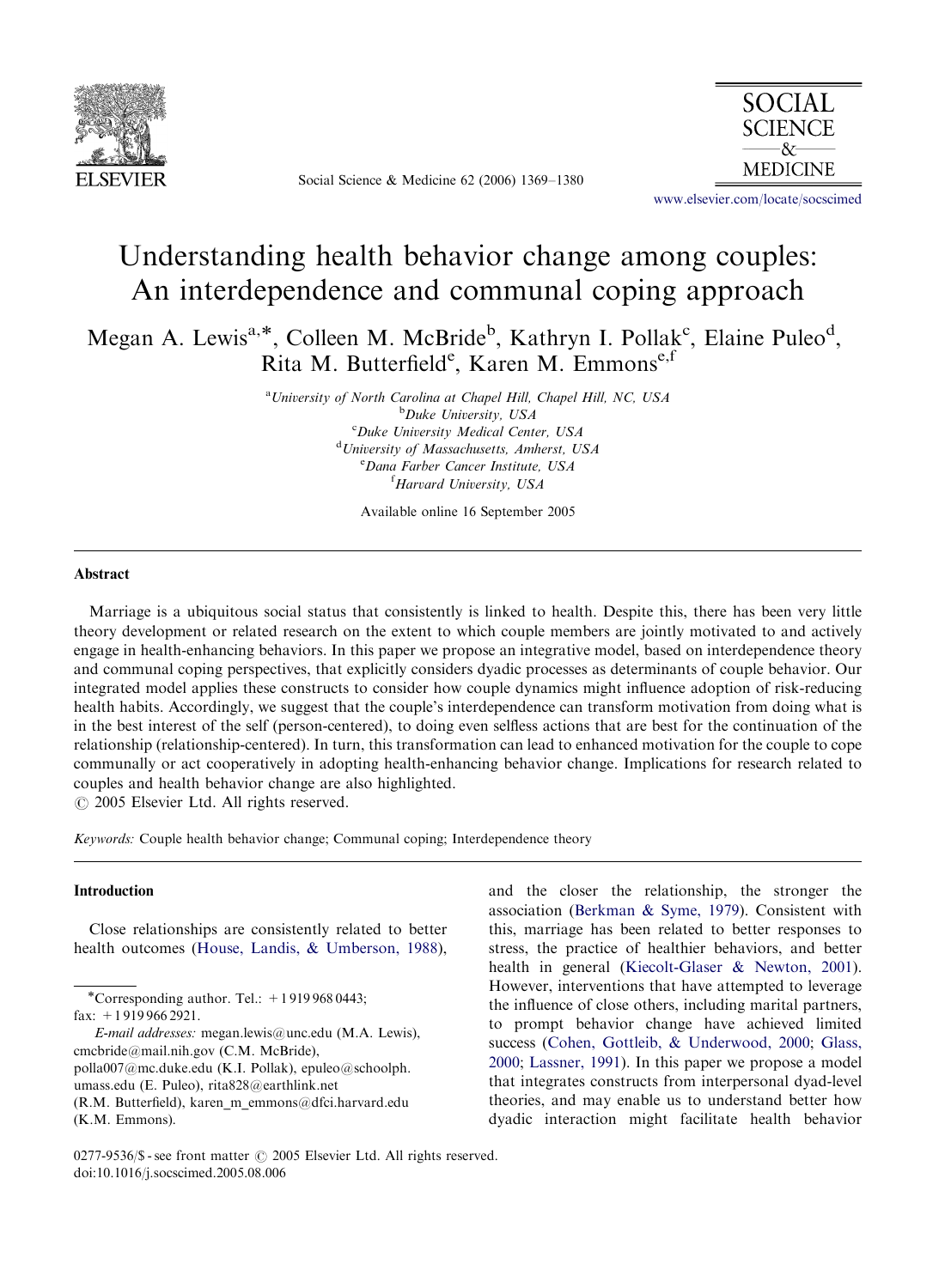change. This model proposes that motivation for behavior change arises from the consideration that couple members give to their relationship and partner, and this motivation prompts collaborative efforts. Thus, in contrast to the predominant health behavior change models that place primacy on individual perceptions as explanations for motivation, our model suggests that interpersonal or relational factors might influence motivation and, in turn, risk-reducing behavior change.

In this paper, we propose a conceptual model that focuses on couple dynamics and behavior for several reasons: (1) empirical research points to the importance of the couple as a unit of conceptualization and analysis; (2) dyadic theories from social sciences may lead to a better understanding of couple functioning and its impact on health behavior change if they can be translated for applied research; and (3) interventions that have used the couple as the unit of intervention have achieved limited success [\(Lassner, 1991\)](#page--1-0), suggesting we need a better understanding of how couple members function to achieve health behavior change before we can more effectively and consistently leverage such influence in interventions.

We use marriage, and interactions between couple members, as a model to understand the potential health behavior benefits of close on-going relationships. We believe, however, that the same processes would operate with other committed adult relationships of deep affection and mutual obligation, such as same sex romantic partnerships. Evidence suggests that, in many ways, same sex relationships function similarly to heterosexual relationships [\(Kurdek, 2004\)](#page--1-0), while operating in a different political and economic context. Because of the plethora of literature on marriage and health, we use this literature to develop the proposed model.

#### Marriage, health behavior, and intervention

Marriage and couple relationships are ubiquitous intimate relationships that have a significant impact on health and well-being. The United States (US) Census Bureau estimates that 90% of men and women in the US will marry during their lifetime [\(Kreider](#page--1-0) [& Fields, 2002](#page--1-0)). Marital-like relationships are probably the most significant relationships of adulthood. Unlike other kin relationships, marriage is one that is usually undertaken by choice and characterized by deep affection. Past and contemporary reviews link marriage with better health outcomes. For example, compared to divorced, single and never married individuals, married individuals tend to be healthier, engage in better health practices, and live longer [\(Burman](#page--1-0) [& Margolin, 1992;](#page--1-0) [Kiecolt-Glaser &](#page--1-0) [Newton, 2001](#page--1-0)).

The evidence linking marriage to better health and lower mortality risk ratios typically stems from large epidemiological studies that compare different marital statuses or different social network relationships ([Berk](#page--1-0)[man & Syme, 1979;](#page--1-0) [Johnson, Backlund, Sorlie, &](#page--1-0) [Loveless, 2000\)](#page--1-0). These large-scale studies typically do not measure other aspects of the marital relationship such as quality or satisfaction. Although studies that have done so indicate that marital quality is linked to more favorable health outcomes, for example, better health perceptions among those in marital-like relationships ([Ren, 1997\)](#page--1-0). The literature on marital interaction, however, paints a much stronger picture of the role that marital quality plays in health. This literature suggests that not all marriages are equally beneficial for health, and that marital quality is the key to determining whether or not the relationship is linked with better health outcomes ([Kiecolt-Glaser](#page--1-0) & [Newton, 2001](#page--1-0)). For example, Coyne and colleagues found that, especially for women, marital quality was an independent predictor of survival among congestive heart failure patients, even when controlling for disease severity [\(Coyne et al.,](#page--1-0) [2001\)](#page--1-0). Higher marital satisfaction among women has also been shown to predict lower cardiovascular risk, including biological measures such as blood pressure and physical activity, over time ([Gallo, Troxel, Mat](#page--1-0)[thews,](#page--1-0) [& Kuller, 2003](#page--1-0)). These results are consistent with other literature that finds better marital quality, as indicated by less conflict, better communication or greater satisfaction predicts a wide array of health outcomes including neuroendocrine, immunological, and cardiovascular functioning ([Robles](#page--1-0) [& Kiecolt-](#page--1-0)[Glaser, 2003\)](#page--1-0), as well as better health practices ([Wickrama, Lorenz, Conger,](#page--1-0) [& Elder, 1997\)](#page--1-0). Taken together these findings suggest a very influential role for marriage and marital quality in determining health outcomes, and point to potential gender differences in health experiences.

Of particular interest for the present paper is the role of marriage in determining health behaviors. Research has shown a strong correspondence between spouses' health practices ([Kolonel & Lee, 1981;](#page--1-0) [Wilson, 2002](#page--1-0)). Although there is social selection of healthier individuals into marriage [\(Waldron, Hughes, & Brooks, 1996](#page--1-0)), correspondence in health practices does not merely reflect the impact of selection, but rather the individual and joint influence that spouses have on each other when it comes to producing better health via the practice of health-enhancing behaviors [\(Wilson, 2002\)](#page--1-0). [Wilson](#page--1-0) [\(2002\)](#page--1-0) using data from a sample of adults drawn from the US Health and Retirement study concluded the correlation between spouses' health status is due in large part to the strong correspondence between spouses' health behaviors, including smoking, drinking, and physical activity. Indeed, longitudinal and cross-sectional research shows that influence from spouses is